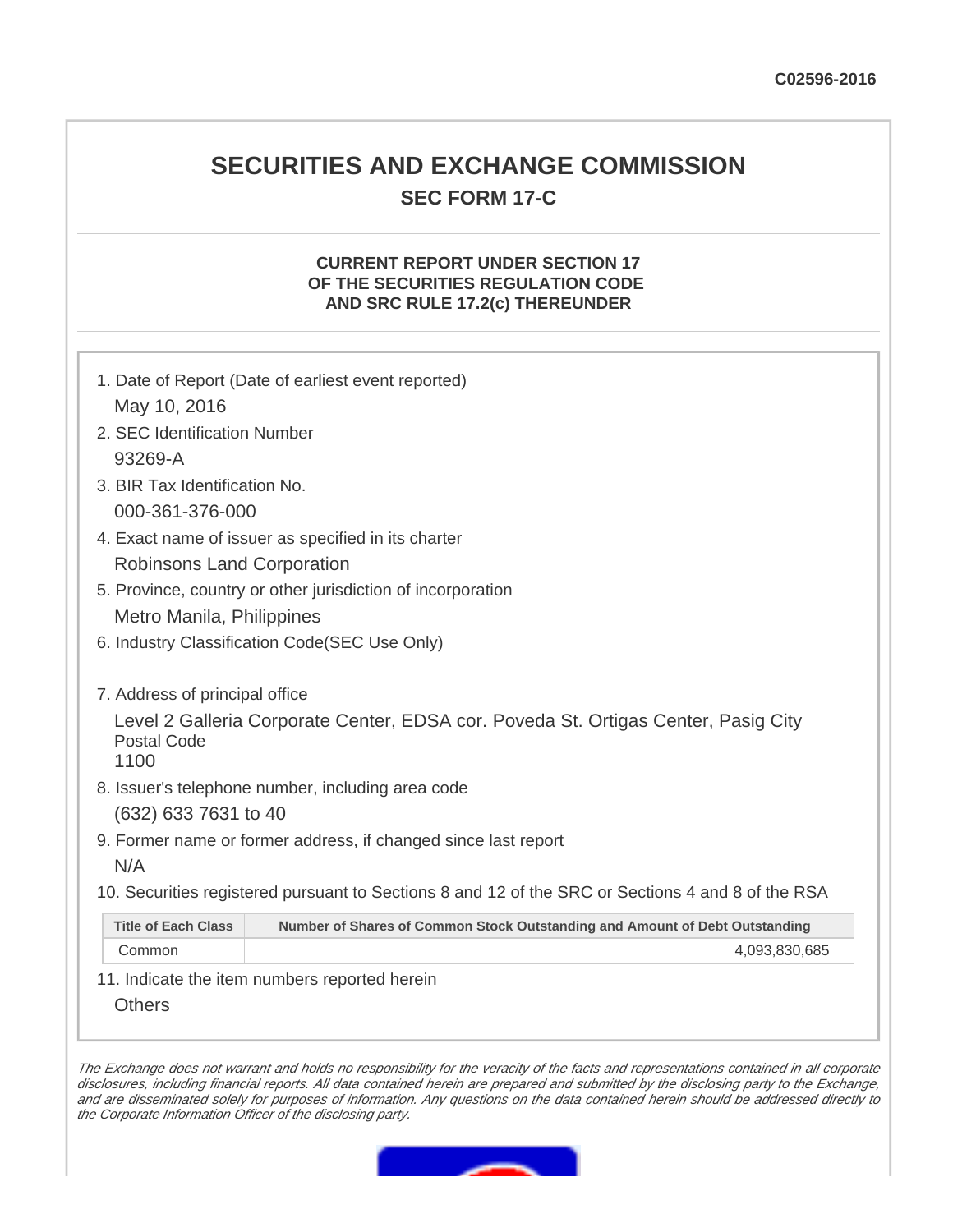

# **PSE Disclosure Form 4-4 - Amendments to By-Laws References: SRC Rule 17 (SEC Form 17-C) and Section 4.4 of the Revised Disclosure Rules**

#### **Subject of the Disclosure**

Amendments to By-Laws

**Background/Description of the Disclosure**

Approval by the Board of Directors of the following amendments to the By-Laws of RLC:

1.Article III (1) - to include the Chief Financial Officer among the officers to be elected by the Board of Directors

2. Article III (9) - to modify the roles and functions of the Treasurer

3. Article III (11) - to modify the roles and functions of the Controller

4. Article III - to insert a new Section 12 to set forth the duties and responsibilities of the Chief Financial Officer

5. Article VI (1) - to change the fiscal year of the Corporation from that which begins on the first day of October and ends on the last day of September of the following year to that which begins on the first day of January and ends on the last day of December of the same year

6. Article VII (5) - to change the date of the annual stockholders meeting from the second Wednesday of March to the last Wednesday of May of each year

| Date of Approval by<br><b>Board of Directors</b>                           | May 10, 2016 |
|----------------------------------------------------------------------------|--------------|
| Date of Approval by<br><b>Stockholders</b>                                 | N/A          |
| <b>Other Relevant</b><br><b>Regulatory Agency, if</b><br>applicable        | N/A          |
| Date of Approval by<br><b>Relevant Regulatory</b><br>Agency, if applicable | N/A          |
| Date of Approval by<br><b>Securities and</b><br><b>Exchange Commission</b> | <b>TBA</b>   |

**Amendment(s)**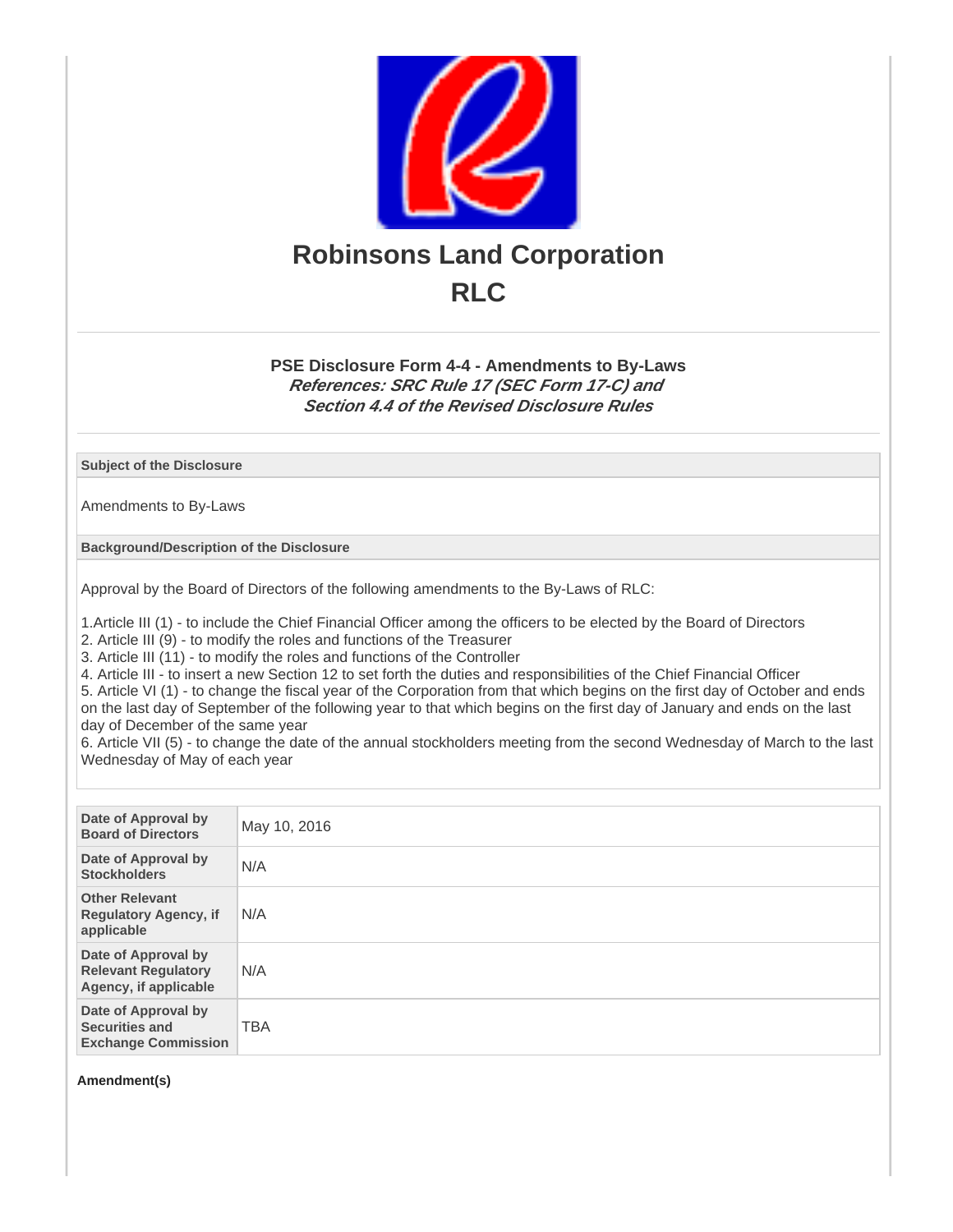| <b>Article</b><br>and<br><b>Section</b><br>Nos. | From                                                                                                                                                                                                                                                                                                                                                                                                                                                                                                                                                                                                                                                                                | To                                                                                                                                                                                                                                                                                                                                                                                                                                                                                                                                                                                                                                                                                                                                                                                                                 |
|-------------------------------------------------|-------------------------------------------------------------------------------------------------------------------------------------------------------------------------------------------------------------------------------------------------------------------------------------------------------------------------------------------------------------------------------------------------------------------------------------------------------------------------------------------------------------------------------------------------------------------------------------------------------------------------------------------------------------------------------------|--------------------------------------------------------------------------------------------------------------------------------------------------------------------------------------------------------------------------------------------------------------------------------------------------------------------------------------------------------------------------------------------------------------------------------------------------------------------------------------------------------------------------------------------------------------------------------------------------------------------------------------------------------------------------------------------------------------------------------------------------------------------------------------------------------------------|
| Article<br>III(1)                               | 1. OFFICERS - The officers of the Corporation<br>shall be a Chairman of the Board, a President,<br>Executive Vice-President, one or more Senior<br>Vice-Presidents, one or more Vice-President (the<br>number thereof to be determined by the Board of<br>Directors), a Treasurer, a Controller and a<br>Secretary and may also from time to time appoint<br>such other officers as it may deem proper.                                                                                                                                                                                                                                                                             | 1. OFFICERS - The officers of the Corporation shall be a<br>Chairman of the Board, a President, Executive<br>Vice-President, one or more Senior Vice-Presidents, one or<br>more Vice-President (the number thereof to be determined<br>by the Board of Directors), a Chief Financial Officer, a<br>Treasurer, a Controller and a Secretary and may also from<br>time to time appoint such other officers as it may deem<br>proper.                                                                                                                                                                                                                                                                                                                                                                                 |
|                                                 | The Board of Directors may create such other<br>additional positions, as it may consider proper.<br>The Executive Vice-President, the Vice President,<br>Treasurer, Controller and Secretary may not be<br>members of the Board, while the President must<br>be a member of the Board.                                                                                                                                                                                                                                                                                                                                                                                              | The Board of Directors may create such other additional<br>positions, as it may consider proper. The Executive<br>Vice-President, the Vice President, Treasurer, Controller<br>and Secretary may not be members of the Board, while the<br>President must be a member of the Board. Any member of<br>the Board may hold one or more corporate positions at the<br>discretion of the Board of Directors provided they are not<br>incompatible with each other.                                                                                                                                                                                                                                                                                                                                                      |
|                                                 | Any member of the Board may hold one or more<br>corporate positions at the discretion of the Board<br>of Directors provided they are not incompatible<br>with each other. (As amended on April 22, 2004<br>by stockholders representing 2/3 of the<br>outstanding capital stock and on March 19, 2004<br>by majority of Board of Directors and further<br>amended on December 5, 2014 in a resolution<br>passed by majority of the Board of Directors)                                                                                                                                                                                                                              |                                                                                                                                                                                                                                                                                                                                                                                                                                                                                                                                                                                                                                                                                                                                                                                                                    |
| Article<br>III(9)                               | 9. TREASURER - The Treasurer shall have the<br>custody of all the Corporation's funds and<br>securities and shall keep full and accurate<br>accounts of all receipts and disbursements in<br>books belonging to the Corporation and shall<br>deposit all money and other valuable effects in<br>the name and to the credit of the Corporation in<br>such depositories as shall be selected by the<br>Board or in accordance with the provisions of this<br>By-Laws. He shall sign, together with either the<br>President or other officer designated by the<br>Board, all checks, drafts or other orders with<br>respect to any funds of the Corporation<br>maintained in any bank. | 9. TREASURER - The Treasurer shall have the custody of<br>all the Corporation's funds and securities and shall keep full<br>and accurate accounts of all receipts and disbursements in<br>books belonging to the Corporation and shall deposit all<br>money and other valuable effects in the name and to the<br>credit of the Corporation in such depositories as shall be<br>selected by the Board or in accordance with the provisions<br>of this By-Laws. He shall sign, together with either the<br>President or other officer designated by the Board, all<br>checks, drafts or other orders with respect to any funds of<br>the Corporation maintained in any bank. The Treasurer shall<br>perform such other duties as may be assigned to him and<br>shall report to the Chief Financial Officer or, in th |
| Article<br>III(11)                              | 11. CONTROLLER. The Controller shall serve as<br>the chief financial reporting and accounting officer<br>of the Corporation. He shall have the following<br>duties and responsibilities: a) To prepare and<br>maintain the Corporation's financial and<br>accounting books and records; b) To prepare and<br>report the Corporation's financial statements as<br>well as its financial regulatory compliance; and c)<br>To exercise such powers and perform such duties<br>and functions as may be assigned to him by the<br>Board of Directors.                                                                                                                                    | 11. CONTROLLER. The Controller shall handle the<br>consolidation and evaluation of the financial statements of<br>the Corporation and the implementation of applicable<br>accounting standards and policies. He shall report to the<br>Chief Financial Officer and shall have the following<br>additional duties and responsibilities: a) To prepare,<br>maintain and ensure the reliability of the Corporation's<br>financial and accounting books and records; b) To prepare<br>and report the Corporation's financial statements, as well as<br>its financial regulatory compliance, and to properly liaise all<br>related concerns of the Corporation with the appropriate<br>government and other regulatory agencies;                                                                                        |
|                                                 |                                                                                                                                                                                                                                                                                                                                                                                                                                                                                                                                                                                                                                                                                     | c) To inform the Chief Financial Officer and the Board of<br>Directors of the results of operations and financial condition<br>of the Corporation; and d) To perform such other duties and<br>functions as may be assigned by the Chief Financial Officer<br>or, in the absence of a Chief Financial Officer, the Board of<br>Directors.                                                                                                                                                                                                                                                                                                                                                                                                                                                                           |